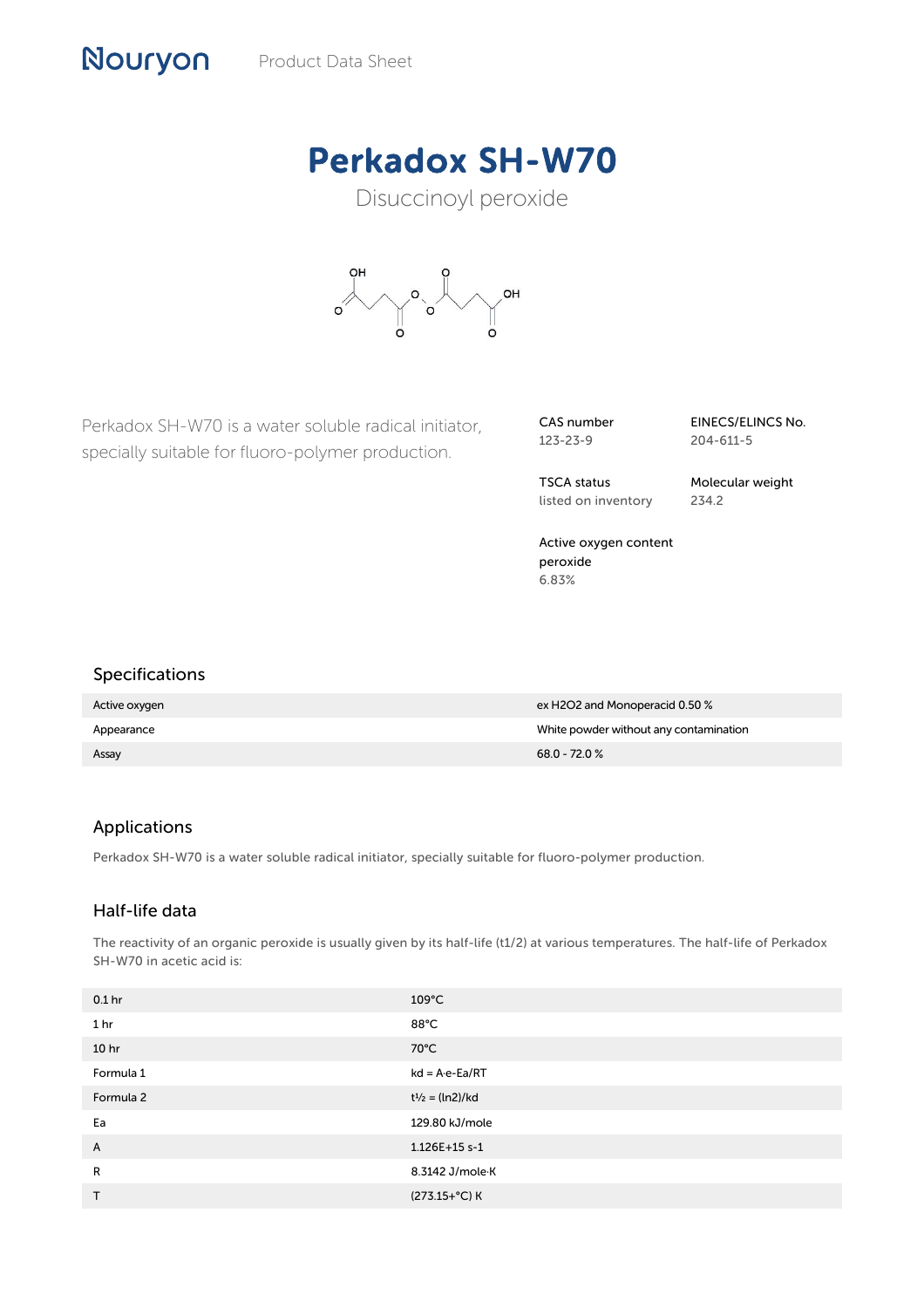# Thermal stability

Organic peroxides are thermally unstable substances, which may undergo self-accelerating decomposition. The lowest temperature at which self-accelerating decomposition of a substance in the original packaging may occur is the Self-Accelerating Decomposition Temperature (SADT). The SADT is determined on the basis of the Heat Accumulation Storage Test.

| <b>SADT</b>                   | $25^{\circ}$ C                                                                                                                                                                                                                                                |
|-------------------------------|---------------------------------------------------------------------------------------------------------------------------------------------------------------------------------------------------------------------------------------------------------------|
| Emergency temperature $(T_e)$ | $15^{\circ}$ C                                                                                                                                                                                                                                                |
| Control temperature (Tc)      | $10^{\circ}$ C                                                                                                                                                                                                                                                |
| Method                        | The Heat Accumulation Storage Test is a recognized test method for the<br>determination of the SADT of organic peroxides (see Recommendations on the<br>Transport of Dangerous Goods, Manual of Tests and Criteria - United Nations, New<br>York and Geneva). |

## Storage

Due to the relatively unstable nature of organic peroxides a loss of quality can be detected over a period of time. To minimize the loss of quality, Nouryon recommends a maximum storage temperature (Ts max.) for each organic peroxide product.

| Ts Max. | -15°C                                                                                                                                                                       |
|---------|-----------------------------------------------------------------------------------------------------------------------------------------------------------------------------|
| Note    | When stored under the recommended storage conditions, Perkadox SH-W70 will<br>remain within the Nouryon specifications for a period of at least 3 months after<br>delivery. |

## Packaging and transport

The standard packaging is  $6 \times 1$  kg pail in box. Both packaging and transport meet the international regulations. For the availability of other packed quantities contact your Nouryon representative. Perkadox SH-W70 is classified as Organic peroxide type D; solid, Division 5.2; UN 3116.

## Safety and handling

Keep containers tightly closed. Store and handle Perkadox SH-W70 in a dry well-ventilated place away from sources of heat or ignition and direct sunlight. Never weigh out in the storage room.Avoid contact with reducing agents (e.g. amines), acids, alkalis and heavy metal compounds (e.g. accelerators, driers and metal soaps). Please refer to the Safety Data Sheet (SDS) for further information on the safe storage, use and handling of Perkadox SH-W70. This information should be thoroughly reviewed prior to acceptance of this product. The SDS is available at nouryon.com/sds-search.